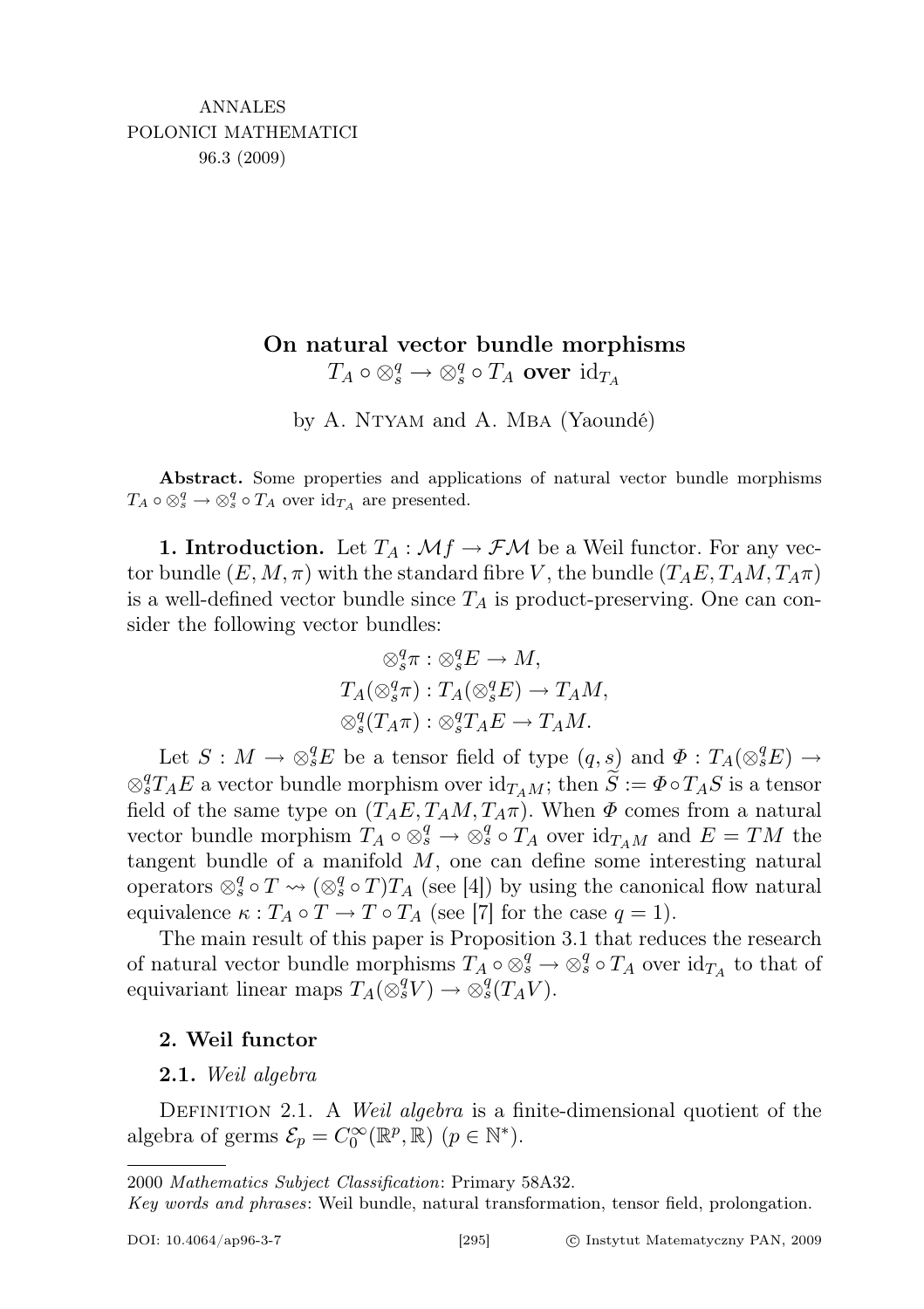We denote by  $\mathcal{M}_p$  the ideal of germs vanishing at 0;  $\mathcal{M}_p$  is the maximal ideal of the local algebra  $\mathcal{E}_p$ .

EXAMPLE 2.1. (1)  $\mathbb R$  is a Weil algebra since it is canonically isomorphic to the quotient  $\mathcal{E}_p/\mathcal{M}_p$ .

(2)  $J_0^r(\mathbb{R}^p, \mathbb{R}) = \mathcal{E}_p/\mathcal{M}_p^{r+1}$  is a Weil algebra.

**2.2.** Covariant description of a Weil functor  $T_A : \mathcal{M}f \to \mathcal{F}\mathcal{M}$ . We write  $\mathcal{M}f$  for the category of finite-dimensional differential manifolds and mappings of class  $C^{\infty}$ ; furthermore,  $\mathcal{F}M$  is the category of fibred manifolds and fibred manifold morphisms.

Let  $A = \mathcal{E}_p/I$  be a Weil algebra and consider a manifold M. In the set of  $\varphi \in C^{\infty}(\mathbb{R}^p, M)$  such that  $\varphi(0) = x$ , one defines an equivalence relation  $\mathcal{R}_x$ by:  $\varphi \mathcal{R}_x \psi$  if and only if  $[h]_x \circ [\psi]_0 - [h]_x \circ [\varphi]_0 \in I$  for any  $[h]_x \in C_x^{\infty}(M, \mathbb{R})$ .

The equivalence class of  $\varphi$  is denoted by  $j_A\varphi$  and is called the A-velocity of  $\varphi$  at 0; the class  $j_A\varphi$  depends only on the germ of  $\varphi$  at 0. The quotient set is denoted by  $(T_A M)_x$  and the disjoint union of  $(T_A M)_x$ ,  $x \in M$ , by  $T_A M$ .

The mapping  $\pi_{A,M}: T_A M \to M$ ,  $j_A \varphi \mapsto \varphi(0)$ , defines a bundle structure on  $T_A M$  and for any differentiable mapping  $f : M \to N$ , one defines a bundle morphism  $T_A f : T_A M \to T_A N$  (over f) by  $T_A f(j_A \varphi) = j_A(f \circ \varphi)$ .

The correspondence  $T_A : \mathcal{M}f \to \mathcal{F}\mathcal{M}$  is a product-preserving bundle functor  $(|4|)$ .

EXAMPLE 2.2. If  $A = J_0^r(\mathbb{R}^p, \mathbb{R})$ , then  $T_A$  is equivalent to the functor  $T_p^r$ of  $(p, r)$ -velocities, and if  $A = \mathcal{E}_1/\mathcal{M}_1^2$ , then  $T_A = T$ , the tangent functor.

**2.3.** The canonical flow natural equivalence  $\kappa : T_A \circ T \to T \circ T_A$ . Let  $T_A$ ,  $T_B$  be two Weil functors with  $A = \mathcal{E}_p/I$ ,  $B = \mathcal{E}_q/J$ ; let M be a manifold. For any  $\zeta = j_A \varphi \in T_A T_B M$ , there is a differentiable mapping  $\Phi : \mathbb{R}^p \times \mathbb{R}^q \to M$ such that  $\varphi(z) = j_B \Phi_z$  in a neighbourhood of  $0 \in \mathbb{R}^p$  (see [4]). By this result, one can define a natural equivalence

$$
\kappa: T_A \circ T_B \to T_B \circ T_A
$$

as follows:

$$
\kappa_M(\zeta) = j_B \eta,
$$

where  $\eta: \mathbb{R}^q \to T_A M$ ,  $t \mapsto j_A \Phi^t$ . In particular, for  $T_B = T$ , we obtain the canonical flow natural equivalence  $\kappa : T_A \circ T \to T \circ T_A$  associated to the bundle functor  $T_A$ .

3. Natural vector bundle morphisms  $T_A\circ \otimes^q_s \to \otimes^q_s\circ T_A$  over  ${\rm id}_{T_A}.$ In this section,  $A = \mathcal{E}_p/I$  is a Weil algebra with  $\mathcal{M}_p \supset I \supset \mathcal{M}_p^{r+1}$ , r minimal;  $(q, s) \in \mathbb{N}^2$ ; *V* is a finite-dimensional real vector space.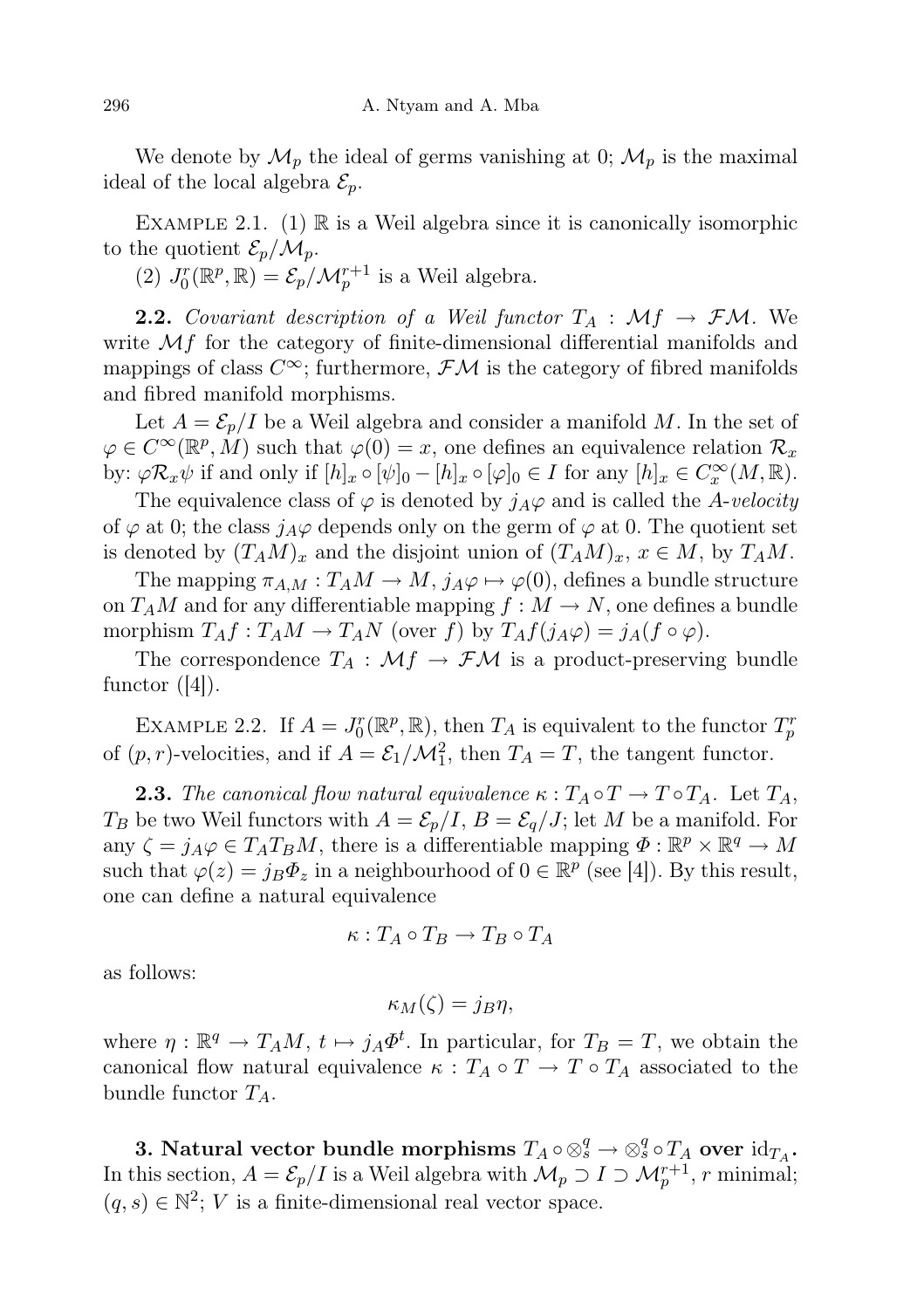**3.1.** Preliminaries. We write  $VB$  for the subcategory of  $FM$  of vector bundles and vector bundle morphisms;  $\mathcal{D}$  is the subcategory of  $\mathcal{VB}$  of vector bundles with the standard fibre  $V$  and morphisms of vector bundles which are isomorphisms on fibres.

Let us consider the following vector spaces:

$$
T_A(\otimes_s^q V) := T_A((\otimes^s V^*) \otimes (\otimes^q V)),
$$
  

$$
\otimes_s^q (T_A(V)) := (\otimes^s (T_A V)^*) \otimes (\otimes^q T_A V).
$$

If  $\varphi$  is a linear automorphism of V, one can consider the following linear automorphisms:

$$
T_A(\otimes_s^q \varphi) := T_A(\otimes^s({}^t \varphi^{-1}) \otimes (\otimes^q \varphi)),
$$
  

$$
\otimes_s^q (T_A \varphi) := \otimes^s ({}^t (T_A \varphi)^{-1}) \otimes (\otimes^q T_A \varphi)
$$

respectively on  $T_A(\otimes_s^q V)$  and  $\otimes_s^q(T_A(V))$ .

Finally, consider the functors  $T_A \circ \otimes_s^q : \mathcal{D} \to \mathcal{VB}$  and  $\otimes_s^q \circ T_A : \mathcal{D} \to \mathcal{VB}$ defined as follows:

$$
\begin{cases}\nT_A \circ \otimes_s^q((E, M, \pi)) = (T_A(\otimes_s^q E), T_A M, T_A(\otimes_s^q \pi)), \\
T_A \circ \otimes_s^q((\bar{f}, f)) = (T_A \bar{f}, T_A(\otimes_s^q f)),\n\end{cases}
$$

and

$$
\begin{cases}\n\otimes_s^q \circ T_A((E, M, \pi)) = (\otimes_s^q(T_A E), T_A M, \otimes_s^q(T_A \pi)), \\
\otimes_s^q \circ T_A((\bar{f}, f)) = (T_A \bar{f}, \otimes_s^q(T_A f)).\n\end{cases}
$$

**3.2.** Natural vector bundle morphisms  $T_A \circ \otimes_s^q \to \otimes_s^q \circ T_A$  over  $id_{T_A}$ . Let us consider the representation  $\rho_{q,s,V} : GL(V) \to GL(\otimes_s^q V)$  given by  $\rho_{q,s,V}(u) = \otimes_s^q(u)$ . Let  $\lambda_V : GL(V) \times V \to V$ ,  $(u, x) \mapsto u(x)$ , denote the canonical linear action; the map  $T_A\lambda_V : T_AGL(V) \times T_AV \to T_AV$  is also a linear action, so there is a unique representation  $j_V : T_A GL(V) \rightarrow$  $GL(T_A V)$  defined by  $j_V(j_A\varphi)(j_A\eta) = T_A\lambda_V(j_A\varphi, j_A\eta)$ . The representation  $j_{\otimes_s^q V} \circ T_A \rho_{q,s,V} : T_A \widetilde{GL}(V) \to GL(T_A(\otimes_s^q V))$  will be denoted  $(\rho_{q,s,V})_1;$  $(\rho_{q,s,V})_1$  induces a left action of  $T_A\overrightarrow{GL}(V)$  on  $T_A(\otimes_s^q V)$  defined by  $\widetilde{\mathfrak{g}} \cdot T =$  $(\rho_{q,s,V})_1(\widetilde{g})(T)$ . The representations  $\rho_{q,s,T_A V}$  and  $j_V$  also induce a left action of  $T_A GL(V)$  on  $\otimes_s^q T_A V$  defined by  $\widetilde{g} \cdot \widetilde{T} = \rho_{q,s,T_A V}(j_V(\widetilde{g}))(\widetilde{T})$ . The particular  $\cos \widetilde{T}_t = I^1$  (the bundle functor of  $(n, 1)$  velocities) is treated in [1] case  $T_A = J_p^1$  (the bundle functor of  $(p, 1)$ -velocities) is treated in [1].

DEFINITION 3.1. A linear map  $\overline{\tau}: T_A(\otimes_s^q V) \to \otimes_s^q (T_A V)$  is said to be equivariant if it is  $T_A GL(V)$ -equivariant with respect to the previous actions, i.e.

$$
\rho_{q,s,T_A V}(j_V(\widetilde{g})) \circ \overline{\tau} = \overline{\tau} \circ (\rho_{q,s,V})_1(\widetilde{g})
$$

for all  $\widetilde{g} \in T_A GL(V)$ .

DEFINITION 3.2. A natural vector bundle morphism  $\tau: T_A \circ \otimes_s^q \to \otimes_s^q \circ T_A$ over  $id_{T_A}$  is a system of base-preserving vector bundle morphisms,  $\tau_E$ :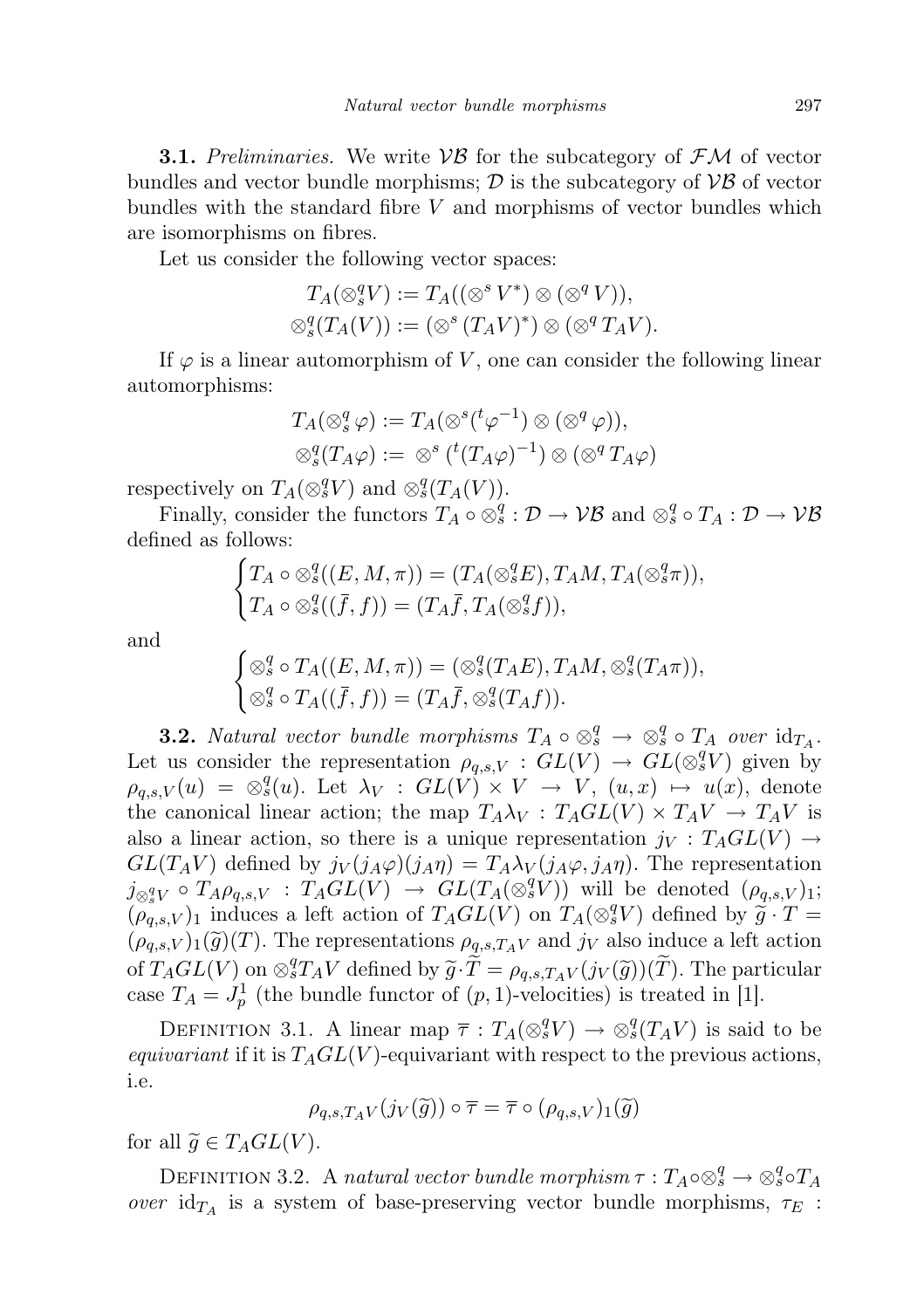$T_A(\otimes_s^q E) \to \otimes_s^q (T_A E)$ , for every D-object E, such that  $\otimes_s^q (T_A f) \circ \tau_E =$  $\tau_F \circ T_A(\otimes^q_s f)$  for each D-morphism  $f: E \to F$ .

PROPOSITION 3.1. There is a bijective correspondence between the set of all natural vector bundle morphisms  $\tau: T_A \circ \otimes_s^q \to \otimes_s^q \circ T_A$  over  $\mathrm{id}_{T_A}$  and the set of all equivariant linear maps  $T_A(\otimes_s^q V) \to \otimes_s^q (T_A V)$ .

*Proof.* Let  $\varphi : \pi^{-1}(U) \to U \times V$  be a local trivialisation of a vector bundle  $(E, M, \pi)$  and put

(1) 
$$
\tau_E \mid_{[T_A(\otimes^q_s \pi)]^{-1}(T_A U)} = (\otimes^q_s T_A \varphi^{-1}) \circ (\mathrm{id}_{T_A U} \times \overline{\tau}) \circ T_A(\otimes^q_s \varphi).
$$

1° The right hand side of (1) does not depend on  $\varphi$ : Indeed, let  $\varphi_1$ :  $\pi^{-1}(U) \to U \times V$  be another local trivialisation such that  $(\varphi_1 \circ \varphi^{-1})(x,t) =$  $(x, a(x) \cdot t)$ ; one has

$$
\begin{cases}\n(\otimes_s^q \varphi_1) \circ (\otimes_s^q \varphi^{-1})(x, T) = (x, \rho_{q,s,V}(a(x)) \cdot T),\n(T_A \varphi_1 \circ T_A \varphi^{-1})(\widetilde{x}, \widetilde{t}) = (\widetilde{x}, j_V(T_A a(\widetilde{x})) \cdot \widetilde{t}),\nT_A(\otimes_s^q \varphi_1) \circ T_A(\otimes_s^q \varphi^{-1})(\widetilde{x}, \widetilde{T}) = (\widetilde{x}, (\rho_{q,s,V})_1(T_A a(\widetilde{x})) \cdot \widetilde{T}),\n\otimes_s^q(T_A \varphi_1) \circ \otimes_s^q(T_A \varphi)^{-1}(\widetilde{x}, T_1) = (\widetilde{x}, \rho_{q,s,T_A V}(j_V(T_A a(\widetilde{x})))) \cdot T_1).\n\end{cases}
$$

 $2^{\circ}$   $\tau$  is a natural vector bundle morphism: Indeed, let  $f : E \to E'$  be a D-morphism over  $\bar{f}$ ,  $\varphi : \pi^{-1}(U) \to U \times V$  a local trivialisation of E, and  $\varphi': (\pi')^{-1}(U') \to U' \times V$  a local trivialisation of E' such that  $\bar{f}(U) \subset U'$ . Let us put  $(\varphi' \circ f \circ \varphi^{-1})(x,t) = (\bar{f}(x), b(x) \cdot t)$ . For any  $(\widetilde{x}, \widetilde{T}) \in T_A(\otimes_s^q \varphi) \circ$ <br> $(T \cdot (\otimes_s^q \pi))^{-1}(T \cdot I)$  $(T_A(\otimes^q_s \pi))^{-1}(T_A U),$ 

$$
\begin{aligned} \left(\otimes_s^q(T_A\varphi')\circ\otimes_s^q(T_Af)\circ\tau_E\circ T_A(\otimes_s^q\varphi^{-1})(\widetilde{x},\widetilde{T})\right)\\ &= (T_A\bar{f}(\widetilde{x}),\rho_{q,s,T_AV}(j_V(T_Ab(\widetilde{x}))))\cdot\overline{\tau}(\widetilde{T})\right) \end{aligned}
$$

and

$$
\begin{aligned} (\otimes_s^q T_A \varphi') \circ \tau_{E'} \circ T_A (\otimes_s^q f) \circ T_A (\otimes_s^q \varphi^{-1}) (\widetilde{x}, \widetilde{T}) \\ &= (T_A \overline{f}(\widetilde{x}), \overline{\tau} \circ (\rho_{q,s,V})_1 (T_A b(\widetilde{x})) \cdot \widetilde{T}); \end{aligned}
$$

but  $\bar{\tau}$  is equivariant, hence  $\otimes_s^q(T_A f) \circ \tau_E = \tau_{E'} \circ T_A(\otimes_s^q f)$ . Furthermore,  $\tau_{V \to \text{pt}} = \overline{\tau}$ , where pt is a one-point manifold.

 $3^{\circ}$  The map  $\Psi : \overline{\tau} \mapsto \tau$  is obviously injective. The surjection can be shown as follows: given a natural vector bundle morphism  $\tau : T_A \circ \otimes_s^q \to \otimes_s^q \circ T_A$ over  $\mathrm{id}_{T_A}$ , define  $\overline{\tau}: T_A(\otimes^q_s V) \to \otimes^q_s(T_A V)$  by  $\overline{\tau} = \tau_{V \to \mathrm{pt}}$ .

(i) For a linear automorphism  $\varphi$  of V, we have  $\otimes_s^q(T_A\varphi)\circ \overline{\tau} = \overline{\tau} \circ T_A(\otimes_s^q \varphi)$ :  $\text{Indeed, } \varphi \text{ is a } \mathcal{D} \text{-morphism over } \text{id}_{\text{pt}}, \text{ so } \otimes_s^q(T_A\varphi) \circ \tau_{V \to \text{pt}} = \tau_{V \to \text{pt}} \circ T_A(\otimes_s^q \varphi).$ 

(ii)  $\tau_{\mathbb{R}^m \times V \to \mathbb{R}^m} = \mathrm{id}_{T_A \mathbb{R}^m} \times \overline{\tau}$ : Indeed, the projection  $\text{pr}_2 : \mathbb{R}^m \times V \to V$ ,  $(x, t) \mapsto t$ , is a D-morphism (over  $\mathbb{R}^m \to \text{pt}$ ), hence

$$
T_A(\text{pr}_2) = \text{pr}_2 : T_A \mathbb{R}^m \times T_A V \to T_A V
$$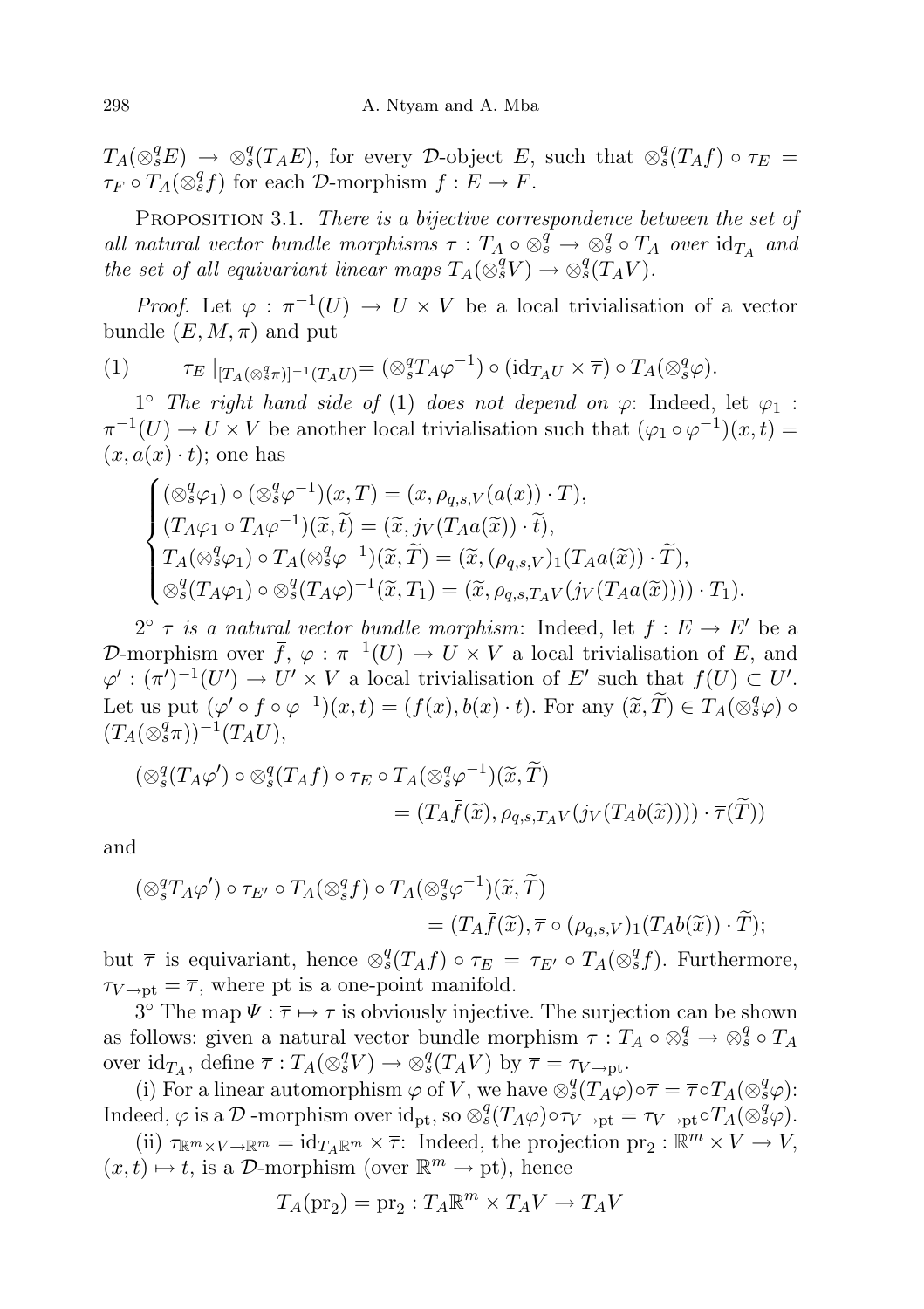is also a D-morphism. Moreover

$$
\otimes_s^q(\text{pr}_2) = \text{pr}_2 : \mathbb{R}^m \times (\otimes_s^q V) \to \otimes_s^q V,
$$

then

$$
T_A(\otimes_s^q(\text{pr}_2)) = \text{pr}_2 : T_A \mathbb{R}^m \times T_A(\otimes_s^q V) \to T_A(\otimes_s^q V).
$$

The relation  $\otimes_s^q(T_A(\text{pr}_2)) \circ \tau_{\mathbb{R}^m \times V \to \mathbb{R}^m} = \tau_{V \to pt} \circ T_A(\otimes_s^q(\text{pr}_2))$  can be written  $\operatorname{pr}_2 \circ \tau_{\mathbb{R}^m \times V \to \mathbb{R}^m} = \overline{\tau} \circ \operatorname{pr}_2$ , hence  $\tau_{\mathbb{R}^m \times V \to \mathbb{R}^m} = \operatorname{id}_{T_A \mathbb{R}^m} \times \overline{\tau}$ .

(iii)  $\bar{\tau}$  is equivariant: Taking  $f(x,t) = (x, a(x) \cdot t)$ , where  $a : \mathbb{R}^p \to GL(V)$ is  $C^{\infty}$ , the relation

$$
\otimes_s^q(T_Af)\circ \tau_{\mathbb{R}^p\times V\to \mathbb{R}^p}=\tau_{\mathbb{R}^p\times V\to \mathbb{R}^p}\circ T_A(\otimes_s^qf)
$$

is equivalent to

$$
\rho_{q,s,T_A V}(j_V(T_A a(\tilde{x})))) \circ \overline{\tau} = \overline{\tau} \circ (\rho_{q,s,V})_1(T_A a(\tilde{x})),
$$

for  $\tilde{x} \in T_A \mathbb{R}^p$ . But for  $\tilde{g} = j_A g \in T_A GL(V)$ , one can write  $\tilde{g} = T_A a(\tilde{x})$  with  $g = g$  and  $\tilde{x} = i_A (\text{id}_{\mathbb{R}^p})$  $a = g$  and  $\widetilde{x} = j_A(\mathrm{id}_{\mathbb{R}^p}).$ 

(iv)  $\Psi(\overline{\tau}) = \tau$ : Indeed, each local trivialisation  $\varphi : \pi^{-1}(U) \to U \times V$  of a vector bundle  $(E, M, \pi)$  is a D-morphism over  $\mathrm{id}_U$ , hence

$$
\otimes_s^q(T_A\varphi) \circ \tau_{E|_U} = \tau_{U \times V \to U} \circ T_A(\otimes_s^q \varphi) = (\mathrm{id}_{T_A U} \times \overline{\tau}) \circ T_A(\otimes_s^q \varphi),
$$
  
(ii) i.e.  $\tau_{\text{min}} = W(\overline{\tau})$  is a according to (1)

by (ii), i.e.  $\tau_{E|_U} = \Psi(\overline{\tau})_{E|_U}$ , according to (1).

# 4. Equivariant linear maps  $T_A({\otimes}^q_sV)\to{\otimes}^q_s(T_AV)$

**4.1.** The case  $q = s = 0$ . An equivariant linear map  $\bar{\tau}$ :  $T_A(\otimes_0^0 V) \rightarrow$  $\otimes_0^0(T_A V)$  is simply a linear form  $\overline{\tau}: T_A \mathbb{R} \to \mathbb{R}$  since  $(\rho_{0,0,V})_1(\widetilde{g}) = id_{T_A \mathbb{R}}$ <br>and  $\phi_{0,0,T} \cdot (id_{\mathcal{U}}(\widetilde{g})) = id_{\mathbb{R}}$ . Moreover, each linear form  $i \in \Lambda^*$  defines an and  $\rho_{0,0,T_A V}(j_V(\tilde{g})) = id_{\mathbb{R}}$ . Moreover, each linear form  $i \in A^*$  defines an equivariant linear map  $\overline{\tau}: T_A({\otimes}^0_0 V) \to {\otimes}^0_0(T_A V)$  by  $\overline{\tau} = i$ .

**4.2.** The case  $q = 1$ ,  $s = 0$ . A linear map  $\overline{\tau} : T_A V \to T_A V$  is equivariant if and only if  $j_V(\tilde{g}) \circ \overline{\tau} = \overline{\tau} \circ j_V(\tilde{g})$  for any  $\tilde{g} \in T_A GL(V)$ . For a fixed element  $c \in A$ , one can define an equivariant linear map  $\overline{\tau}_c : T_A V \to T_A V$  by

$$
\overline{\tau}_c(u) = c \cdot u = T_A(\cdot)(c, u),
$$

where  $\cdot : \mathbb{R} \times V \to V$  is the multiplication map; moreover,  $\overline{\tau}_c$  is a module endomorphism over  $id_A$ .

PROPOSITION 4.1. Equivariant linear maps  $T_A V \to T_A V$  are  $\overline{\tau}_c$ ,  $c \in A$ .

*Proof.* Let  $T_A : \mathcal{M}f \to \mathcal{F}\mathcal{M}$  be a Weil functor and  $\widetilde{T}_A : \mathcal{VB} \to \mathcal{F}\mathcal{M}$  the product-preserving gauge bundle functor on  $\mathcal{VB}$  defined as follows:

$$
\begin{cases}\n\widetilde{T}_A(E, M, \pi) = (T_A E, M, \pi_{A,M} \circ T_A \pi), \\
\widetilde{T}_A(\bar{f}, f) = (\bar{f}, T_A f).\n\end{cases}
$$

There is a bijective correspondence between the set of natural vector bundle morphisms  $T_A \to T_A$  over  $id_{T_A}$  and the set of natural transformations  $T_A \to$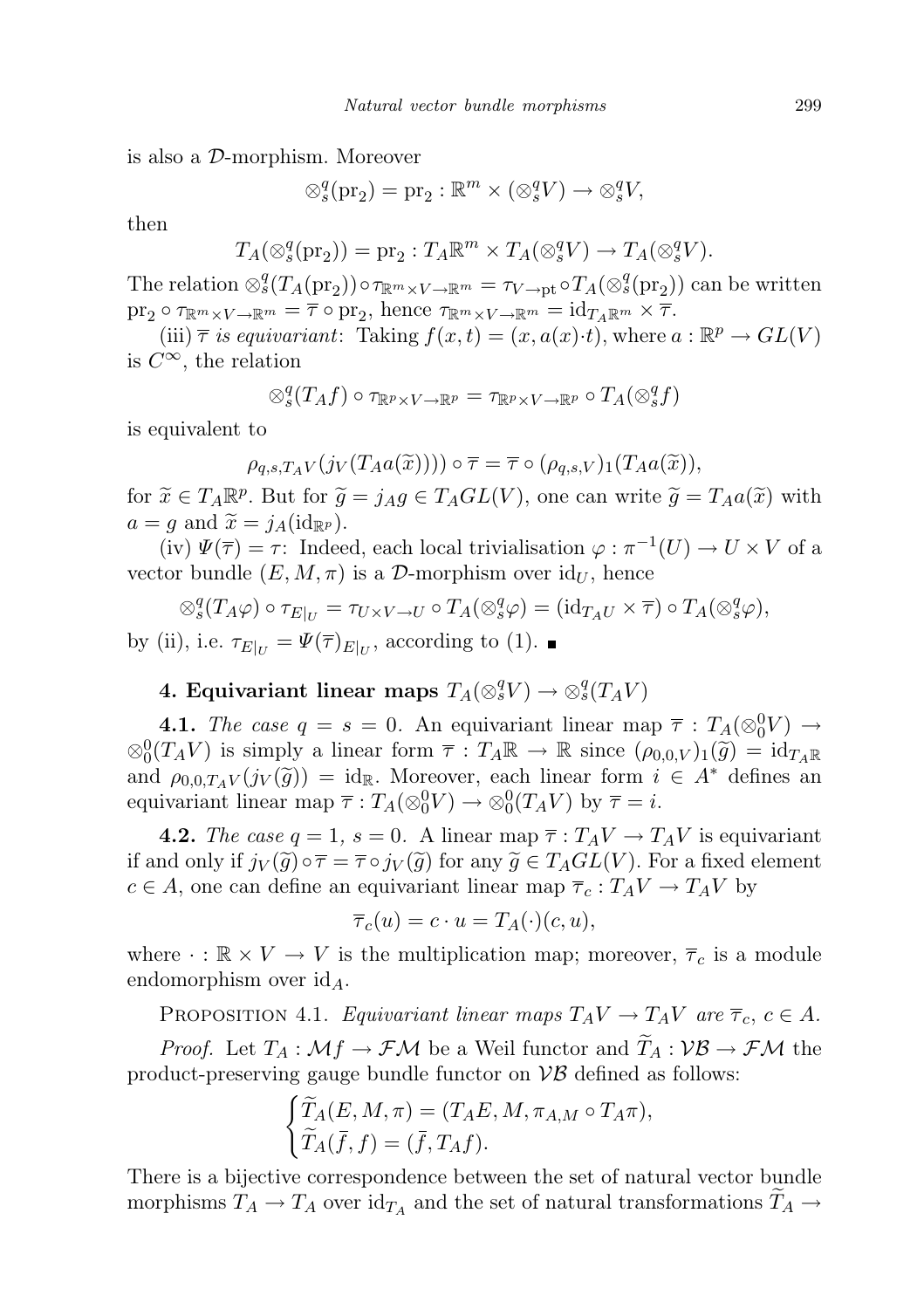$\widetilde{T}_A$  over  $\mathrm{id}_{T_A}$ , by definition. Furthermore, the pair  $(A', V')$  associated to  $\widetilde{T}_A$ is  $(A, A)$ . According to Theorem 2 of [5], natural transformations  $T_A \rightarrow T_A$ over  $\mathrm{id}_{T_A}$  correspond to module endomorphisms  $A\to A$  over  $\mathrm{id}_A;$  the induced equivariant linear maps  $T_A V \to T_A V$  are exactly the maps  $\overline{\tau}_c, c \in A$ .

REMARK 4.1. More generally, for  $q \in \mathbb{N}$  and  $s = 0$ , one can construct some equivariant linear maps  $T_A(\otimes_0^q V) \to \otimes_0^q (T_A V)$  by using [2] for example. For  $(q, s) \in \mathbb{N}^2$ , one can use [2] and the result below to construct some equivariant linear maps  $T_A({\otimes}_s^q V) \to {\otimes}_s^q (T_A V)$ .

PROPOSITION 4.2. Let  $\overline{\tau}: T_A(\otimes_0^q V) \to \otimes_0^q (T_A V)$  be an equivariant linear map. Then there is an equivariant linear map  $\tau$ :  $T_A(\otimes_s^q V) \rightarrow \otimes_s^q (T_A V)$  $(s \in \mathbb{N})$  defined by

$$
\tau(j_A\varphi)(j_A\eta_1,\ldots,j_A\eta_s) = \overline{\tau}(j_A(\varphi * (\eta_1,\ldots,\eta_s))),
$$
  
where  $\varphi : \mathbb{R}^p \to \otimes_s^q V, \eta_1,\ldots,\eta_s : \mathbb{R}^p \to V \text{ are } C^{\infty} \text{ and}$   
 $\varphi * (\eta_1,\ldots,\eta_s) : \mathbb{R}^p \to \otimes_0^q V, \quad z \to \varphi(z)(\eta_1(z),\ldots,\eta_s(z)).$   
*Proof.* See [1] for  $T_A = T_p^1$ .

#### 5. Applications

**5.1.** Prolongations of functions. Let  $(E, M, \pi)$  be a vector bundle; sections of  $\otimes_0^0 E = M \times \mathbb{R}$  are smooth functions on M. With such a function f, one can associate the prolongation

$$
i \circ T_A f : T_A M \to \mathbb{R},
$$

where  $i : A \to \mathbb{R}$  is linear. In particular, assume that  $A = \mathcal{E}_p/\mathcal{M}_p^{r+1} =$  $J_0^r(\mathbb{R}^p, \mathbb{R})$ ; then the dual basis  $\{e^*_\alpha; |\alpha| \leq r\}$  of  $\{e_\alpha = j_0^r(z^\alpha); |\alpha| \leq r\}$ induces the prolongations of functions:  $f^{(\alpha)} = e^*_{\alpha} \circ T_A f$ ,  $|\alpha| \le r$  (see [6] for  $T_A = T_1^r$ .

**5.2.** Prolongations of vector fields. Assume that  $E = TM$  is the tangent bundle of M and let  $\kappa : T_A T \to T T_A$  be the canonical flow natural equivalence associated to  $T_A$  ([4]). For a natural vector bundle morphism  $\tau: T_A \to T_A$  and a smooth vector field  $X \in \mathfrak{X}(M)$ ,

$$
\kappa_M\circ\tau_{TM}\circ T_A X
$$

is a smooth vector field on  $T_A M$ . If  $\tau$  comes from  $c \in A$ , one can write

$$
\kappa_M \circ \tau_{TM} \circ T_A X = (\text{af}(c) \circ T_A)_M
$$

where af(c) :  $TT_A \rightarrow TT_A$  is the natural affinor given by  $[af(c)]_M = \kappa_M \circ$  $\tau_{TM} \circ \kappa_M^{-1}$  and  $\mathcal{T}_A : T \leadsto TT_A$  the canonical flow operator induced by  $T_A$ . This means in particular that all linear natural operators :  $T \sim TT_A$  can be found with natural vector bundle morphisms  $T_A \circ \otimes_0^1 \to \otimes_0^1 \circ T_A$ .